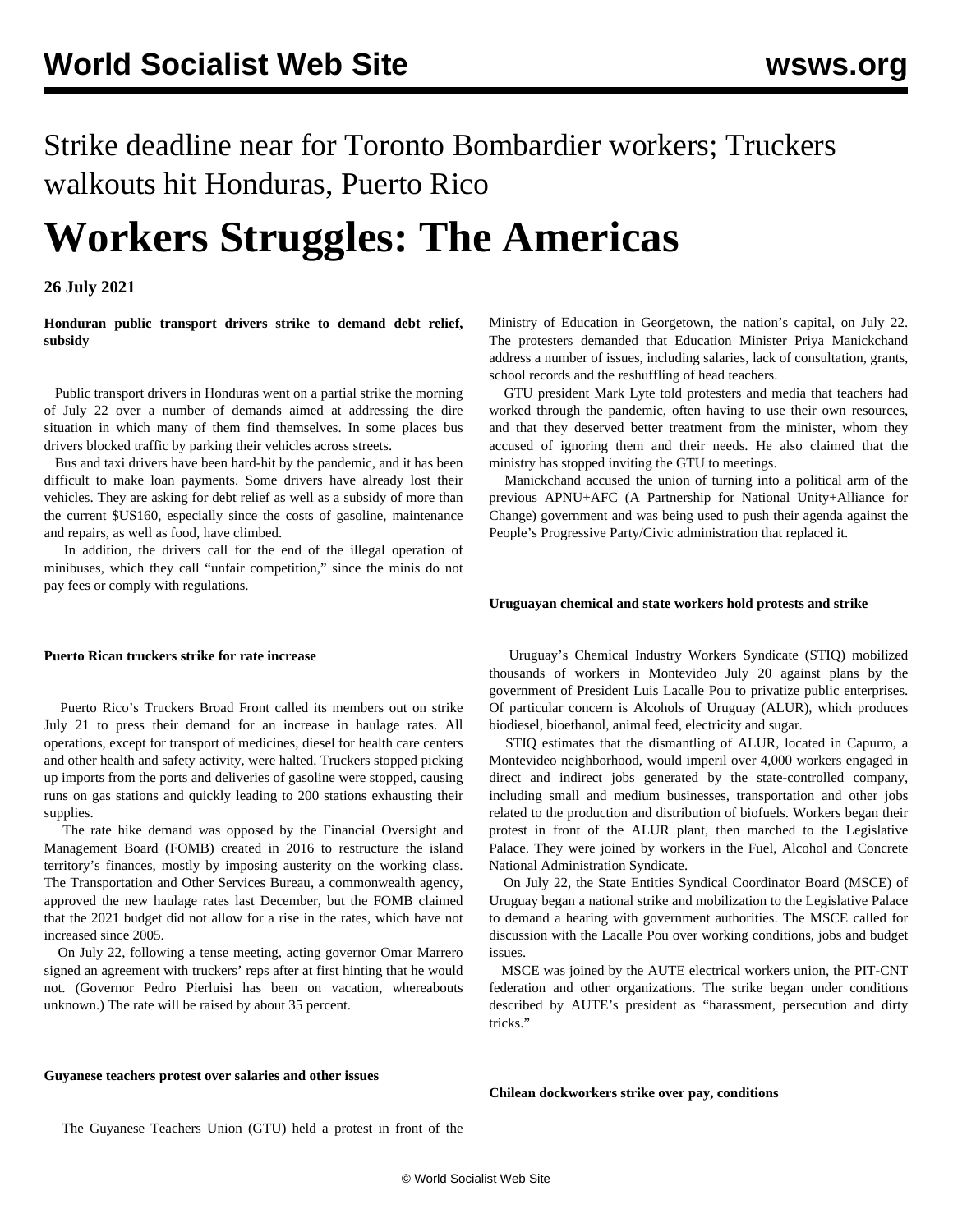Short-term contract dockworkers at Muelles de Penco, a port company located in Chile's Bío Bío Province, began a strike July 20 as the Bío Bío Port Workers Union and the firm continued negotiations, but without making progress. In particular, the company's final offer did not meet the union's demand for a base pay raise of 1,200 pesos (US\$1.57). According to the union, Penco's pay rate is the lowest in the region.

 Workers also complain about poor working conditions and the unresponsive management, which they accuse of being unfair and discouraging improvements in productivity, preferring to maintain competitiveness through low pay and job insecurity.

# **Partial strike action by Argentine health workers highlights demand for wage improvements**

 The Health Workers Federation of Argentina (FATSA) called for strikes of four hours per shift at clinics and private sanitariums nationwide on July 23. The actions took place the day after "obligatory conciliation" talks passed their deadline without resolving the issue of wage improvements.

 Workers held protests in front of clinics and sanitariums in Buenos Aires during the 15 days of mandatory talks, but management was adamant in rejecting FATSA's 45 percent wage raise demands, which coincided with the pattern signed by other unions.

 The ADECRA clinic and sanitarium business chamber claim that the expenses and challenges of confronting the pandemic have made a raise impossible. Average monthly pay for nurses is 54,000 pesos (US\$560) and for stretcher bearers it is 50,000 pesos (US\$519).

#### **One day strike possible at Pennsylvania nursing homes July 27**

 Some 1,500 health care workers at 21 nursing homes in Pennsylvania were slated to walk off the job for a day on July 27. However a last minute deal apparently averted a strike at 12 locations. Talks continue at other facilities. A strike would affect nurses, nurse's aides and other nursing home staff belonging to the Service Employees International Union (SEIU).

 Shelly Lawrence, a certified nursing assistant, said in a statement, "COVID ripped the Band-Aid off what we've been going through for the past 20 years. Staffing is terrible and wages are too low to bring in the staff our residents need. Going on strike was a hard decision, but we have to send the strongest message we can for this one day that will make the real change we need."

 The SEIU is lobbying the Department of Health to change staffing guidelines for nursing home facilities. Current policy requires a nursing home resident to receive only 2.7 hours of care per day. The union is calling for that minimum to be increased to 4.1 hours of care.

 Pennsylvania Governor Tom Wolf endorsed SEIU's new minimum of 4.1 hours in the run-up to the strike. Given the drive to extract profit from nursing home operations and the insufficient state funding under Medicaid, it is not clear that the proposal will affect workers' pay and benefits. The turnover rate for workers at nursing homes due to working conditions and pay is 128 percent.

**Health care workers authorize strike at three Southern California**

#### **hospitals**

 Health care workers at three hospitals in Southern California owned by Tenet Healthcare have voted to authorize the National Union of Healthcare Workers (NUHW) to call a strike over understaffing and subcontracting. Some 800 workers took part in the strike vote with only 11 opposing a work stoppage.

 Overall, NUHW represents about 1,000 workers at the three facilities, with 612 at the Fountain Valley Regional Hospital involving therapists, housekeepers, nursing assistants, technicians along with dietary, emergency and operating room workers. Another 225 food service workers are employed by Tenet through a vendor, Compass Group, at Fountain Valley, Los Alamitos Medical Center and Lakewood Regional Medical Center.

 Eunice Zamorano, who labors in housekeeping and cleaned rooms occupied by COVID-19 patients during the pandemic told the *Los Angeles Times* her family cannot afford health care based on her income at Tenet. "I took every precaution I could to keep my family safe, but there were too many times my hospital did not have PPE. Nearly all of my coworkers on the night shift have gotten [coronavirus]."

 Along with the poor living standards and insufficient staffing, workers are further outraged at the company's recent announcement of \$120 million in profits, up from the previous quarter's \$97 million and \$88 million a year ago. Tenet is ranked second among health care companies in the United States.

 The NUHW has called for a federal investigation into Tenet. "We have special concerns regarding Tenet Healthcare … which received \$2.6 billion in federal grants, Medicare advance payments, and COVID related tax savings between April 2020 and March 2021," NUHW president Sal Rosselli wrote in a letter. In the past, Tenet has been forced to settle a number of multi-million dollar cases for defrauding Medicare, Medicaid, and individual patients.

### **Strike deadline near for 2,200 Toronto aerospace workers**

 Two thousand two hundred workers at the Bombardier and De Havilland aerospace facilities in Toronto, Ontario will strike on July 27 unless a last minute deal is reached with Unifor Locals 112 and 673. The union is negotiating separately with the two entities that both operate at the Downsview manufacturing complex. Negotiations restarted this past weekend after the expiration of a three-week "cooling off" period.

 The workers build Bombardier's Global business aircraft and the final orders for De Havilland's discontinued Q400 Dash 8 turboprop. The model has been deployed as a major regional carrier for Porter, Jazz and WestJet airlines. Hundreds of workers assigned to the Dash 8 operation are already on layoff as production comes to an end. Although no plans have been officially announced, there are fears that the company will move any future contracts to another facility in Alberta.

 Unifor is insisting that any contracts for new turboprops must be located in the Greater Toronto Area. De Havilland has refused to offer this commitment. The union has been lobbying the Ontario and federal governments to support initiatives that would keep any future production in the province. De Havilland's parent company, Longview Aviation Capital, also operates in Calgary, Alberta and Victoria, British Columbia under Unifor contracts.

 In parallel negotiations with Bombardier, wages, pensions, contracting out and working conditions form the main issues under discussion. Should either contract remain unsettled, the union will strike both companies.